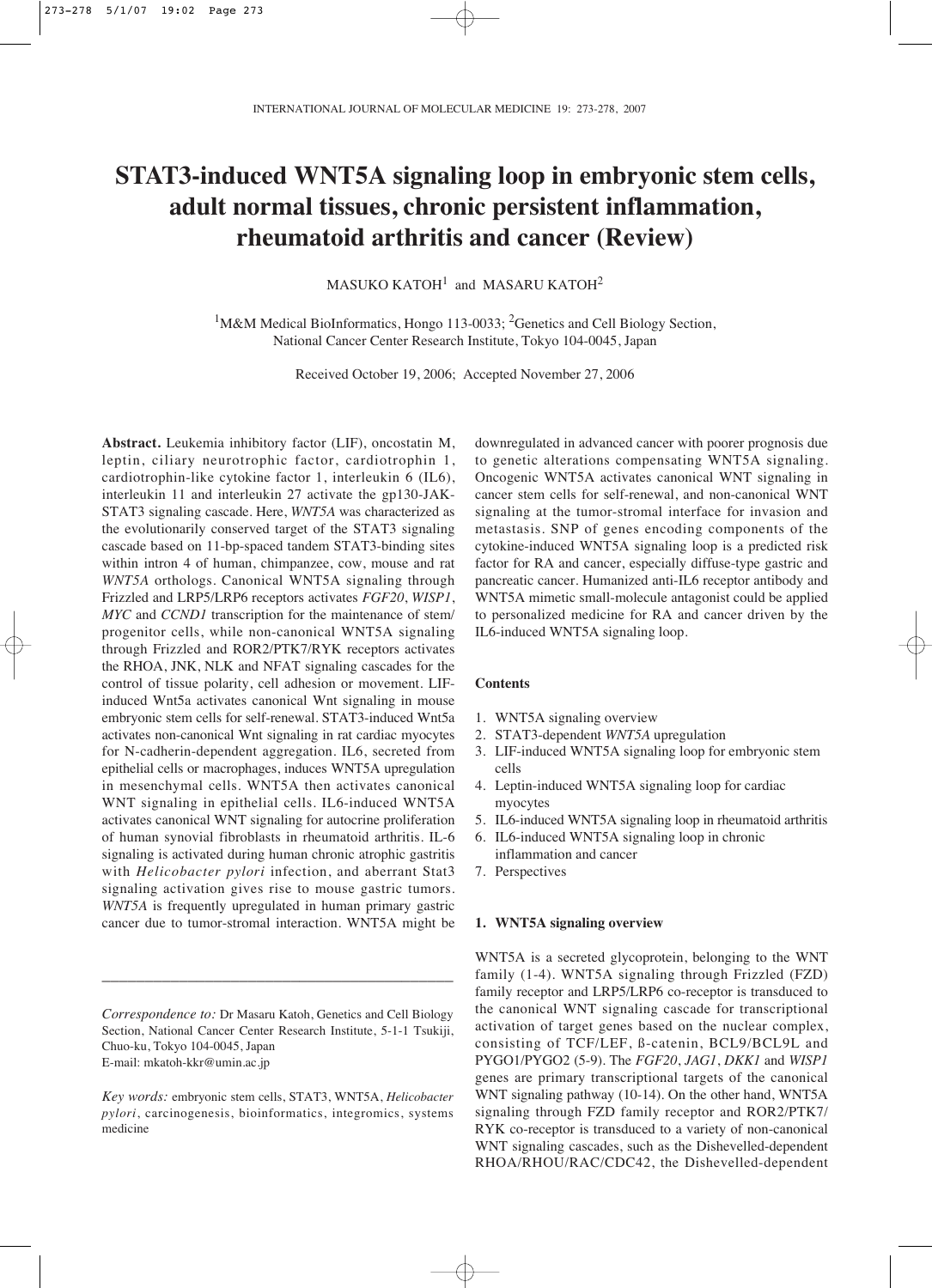

Figure 1. Overview of the cytokine-induced WNT5A signaling loop. IL6 family members, such as LIF, OSM, Leptin, CNTF, IL6 and IL11, activate the gp130-JAK-STAT3 signaling cascade to upregulate *WNT5A* transcription. WNT5A signal is transduced to canonical and non-canonical WNT signaling cascades in a context-dependent manner. Canonical WNT5A signaling through Frizzled receptor and LRP5/LRP6 co-receptor is transduced to the ß-catenin signaling cascade for the maintenance of stem/progenitor cells. Non-canonical WNT5A signaling through Frizzled receptor and ROR2/PTK7/RYK coreceptor is transduced to RHOA, JNK, NLK and NFAT signaling cascades for the control of tissue polarity, cell adhesion, or cell movement.

JNK, the  $Ca^{2+}$ -dependent NLK and the  $Ca^{2+}$ -dependent NFAT signaling cascades (15-21). WNT5A signals are transduced to the canonical WNT signaling cascade for the maintenance of stem and progenitor cells, and to the noncanonical WNT signaling cascades for the control of tissue polarity, cell adhesion, and cell movement (Fig. 1).

A combination of Wnt5a and FZD5 activates the canonical WNT signaling pathway, while Wnt5a itself inhibits the canonical WNT signaling pathway through NLKmediated phosphorylation of TCF/LEF family transcription factors. WNT5A signals are context-dependently transduced to the canonical WNT signaling cascade and the noncanonical WNT signaling cascades based on the expression profile of FZD family receptors, co-receptors, and the activity of cytoplasmic WNT signaling regulators (Fig. 1).

#### **2. STAT3-induced** *WNT5A* **upregulation**

LIF (leukemia inhibitory factor) and CTF1 (cardiotrophin 1) are reported to induce *Wnt5a* upregulation through the Stat3 signaling cascade in rat cardiac myocytes (22); however, the transcriptional mechanism of Stat3-induced *Wnt5a* upregulation remained unclear.

Here, we searched for evolutionarily conserved STAT3 binding sites within *WNT5A* orthologs to elucidate the mechanism for STAT3-dependent *WNT5A* upregulation. We previously identified and characterized the rat *Wnt5a* gene for comparative genomic analyses, and reported that the promoter and five exonic regions are well conserved between the human *WNT5A* and rat *Wnt5a* genes (23). The single STAT3-binding site within the human *WNT5A* 5'-promoter was not evolutionarily conserved, and the STAT3-binding site was not identified within the human *WNT5A* exonic regions (data not shown). Next, the STAT3-binding sites within the intronic regions were searched for. Tandem STAT3 binding sites with 11-bp spacing were successfully identified within the conserved region in intron 4 (Fig. 2). The tandem STAT-binding sites within intron 4 were conserved among human, chimpanzee, cow, mouse, and rat *WNT5A* orthologs. Based on these facts, it was concluded that mammalian *WNT5A* orthologs were STAT3-target genes (Fig. 1).

The IL6 cytokine family consists of LIF, OSM (oncostatin M), LEP (leptin), CNTF (ciliary neurotrophic factor), CTF1, CLCF1 (cardiotrophin-like cytokine factor 1), IL6 (interleukin 6), IL11 (interleukin 11) and IL27 (interleukin 27) (24-32). Signals of the IL6 family cytokines are transduced through ligand-specific receptor and IL6ST (gp130) transducer to JAK kinase for IL6ST phosphorylation, which results in STAT3 signaling activation (33,34). The IL6 family cytokines, such as LIF, OSM, LEP, CNTF, IL6 and IL11,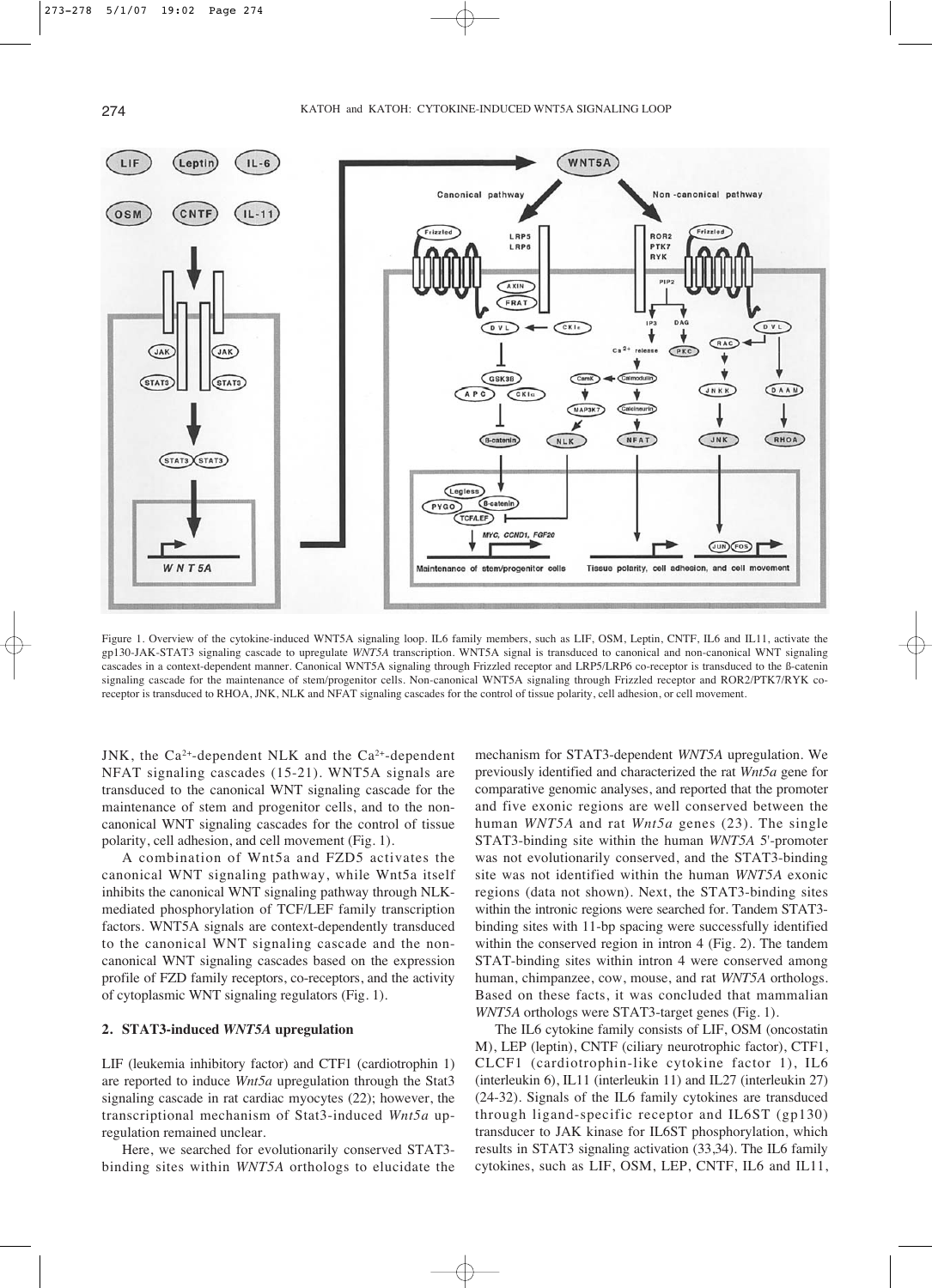

Figure 2. STAT3-binding sites within *WNT5A* orthologs. The human *WNT5A* gene consists of five exons. Regions conserved between the human *WNT5A* and rat *Wnt5a* genes are shown by gray bars. Tandem STAT3-binding sites with 11-bp spacing within intron 4 of the human *WNT5A* gene are conserved in chimpanzee, cow, mouse and rat *WNT5A* orthologs. The *WNT5A* gene is the evolutionarily conserved target of the STAT3 signaling cascade.



Figure 3. The biological roles of the cytokine-induced WNT5A signaling loop. LIF-induced WNT5A activates canonical WNT signaling for self-renewal in mouse embryonic stem cells. Cytokine-induced WNT5A activates non-canonical WNT signaling to prevent cardiac myocyte hypertrophy. IL6-induced WNT5A activates canonical WNT signaling for synovial fibroblast hypertrophy in rheumatoid arthritis. IL6-induced WNT5A activates canonical WNT signaling in cancer stem cells for self-renewal, and non-canonical WNT signaling at the tumor-stromal interface for invasion and metastasis.

bind to cell surface receptors for IL6ST-JAK-STAT3 induced *WNT5A* upregulation. WNT5A then binds to Frizzled receptor and co-receptor for WNT signaling activation in a context-dependent manner (Fig. 1). The WNT5A signaling loop is defined as the STAT3-induced *WNT5A* upregulation (Fig. 3). The biological roles of the WNT5A signaling loop in a variety of physiological or pathological processes will be described in the following sections.

## **3. LIF-induced WNT5A signaling loop for embryonic stem cells**

LIF-induced Stat3 signaling activation is sufficient for the maintenance of pluripotency or self-renewal in mouse embryonic stem cells (35), and canonical Wnt signaling is necessary for the self-renewal of mouse embryonic stem cells (36). Wnt5a, secreted from feeder cells, activates the canonical Wnt signaling pathway in mouse embryonic stem cells (37).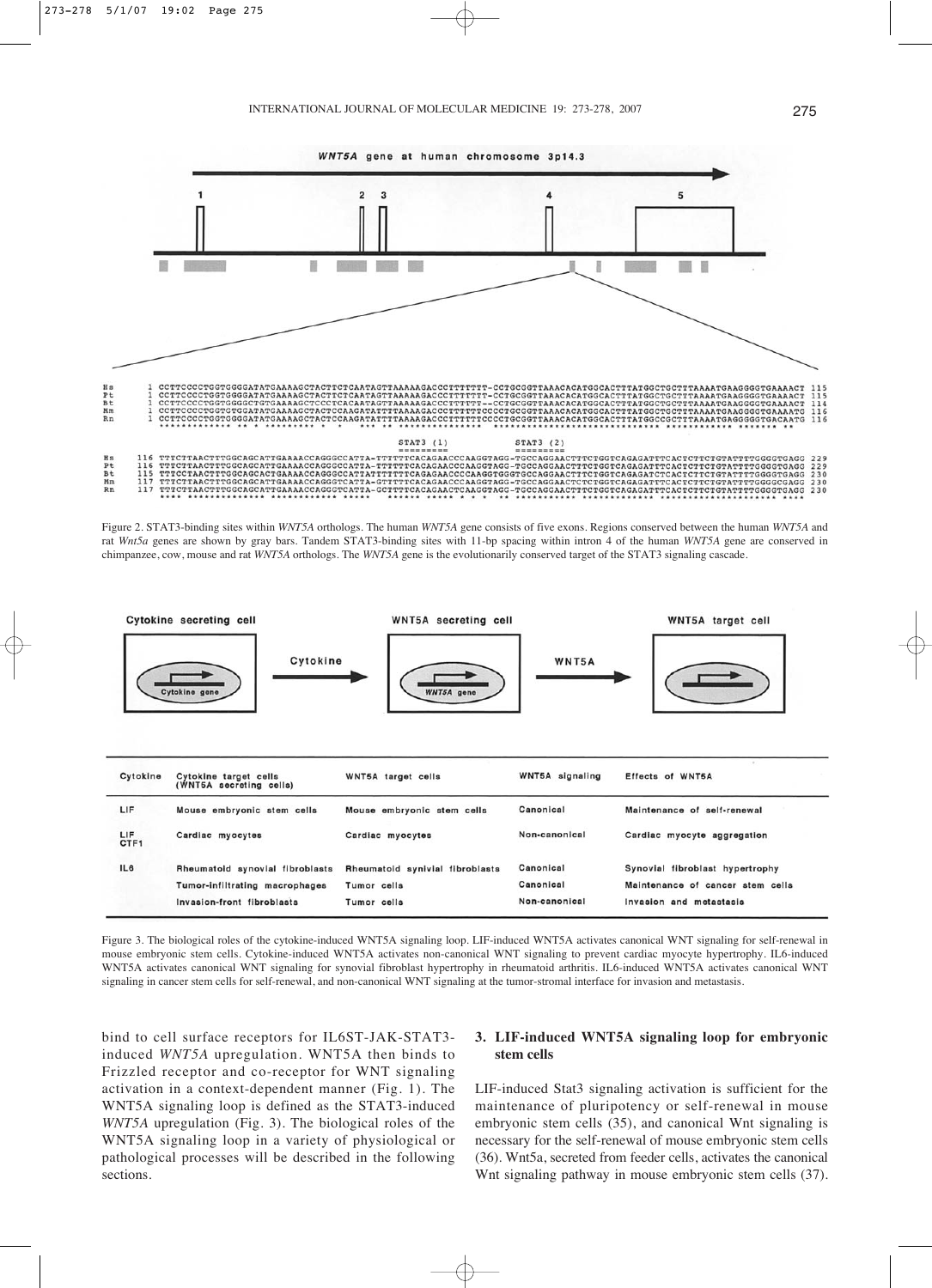The *Myc* gene is the common transcriptional target of the canonical WNT and LIF-Stat3 signaling cascades, and Myc protein is further stabilized by the canonical Wnt signaling cascade (38). Because Wnt5a and LIF synergistically enhance the self-renewal potential of mouse embryonic stem cells, feeder cells secreting larger amounts of Wnt5a more effectively maintain undifferentiated mouse embryonic stem cells. The LIF-induced Wnt5a signaling loop plays a key role in the self-renewal of mouse embryonic stem cells.

WNT signaling activation is reported to be sufficient for the self-renewal of human embryonic stem cells (36); however, LIF-STAT3 or WNT signaling alone is insufficient for the self-renewal of human embryonic stem cells (39,40). NODAL signaling activation is essential for the self-renewal of human embryonic stem cells, and WNT signaling cooperates with NODAL signaling (40). NODAL antagonist CER1 (Cerberus 1) is the common target of the NODAL and WNT signaling pathways in human embryonic stem cells, but not in mouse embryonic stem cells (41). *LIF*, *IL6ST*, *JAK1*, *STAT3*, and *WNT5A* mRNAs are expressed in embryoid body derived from human embryonic stem cells rather than undifferentiated human embryonic stem cells (42). The LIFinduced WNT5A signaling loop is activated during the differentiation process of human embryonic stem cells for embryoid body formation.

# **4. Cytokine-induced WNT5A signaling loop for cardiac myocytes**

LIF and CTF1 activate the IL6ST-JAK-STAT3 signaling cascade for WNT5A upregulation in cardiac myocytes (Fig. 1). WNT5A then activates non-canonical WNT signaling to induce protein stabilization of N-cadherin for cardiac myocyte aggregation (22).

Leptin is mainly secreted from mature adipocytes for endocrine signal transduction to a variety of tissues, such as hypothalamus, skeletal muscle, liver, pancreas, and heart (26,43,44). Leptin signaling to the hypothalamus is involved in the regulation of food intake, and this signaling to skeletal muscle, the liver and the pancreas is involved in lipid and glucose metabolism. The leptin receptor is also expressed in the heart, especially in cardiac myocytes. Leptin elevation in patients with metabolic syndrome leads to abrogation of leptin signaling (leptin resistance) through the induction of a secreted leptin antagonist CRP (45). Leptin deficiency as well as leptin resistance lead to left ventricular hypertrophy and congestive heart failure. CNTF rescues left ventricular hypertrophy associated with leptin resistance through the CNTF-receptor-mediated STAT3-signaling activation (46). Together, these facts indicate that the cytokine-induced WNT5A signaling loop in cardiac myocytes is implicated in the prevention of left ventricular hypertrophy.

# **5. IL6-induced WNT5A signaling loop in rheumatoid arthritis**

Rheumatoid arthritis, triggered by joint vasculitis, leads to the infiltration of inflammatory cells into the synovium. Inflammatory leukoctyes promote the proliferation of synovial fibroblasts in patients with rheumatoid arthritis. Activated synovial fibroblasts then induce the differentiation of synovial macrophages into osteoclasts for cartilage destruction.

IL6 in the synovial fluid is significantly elevated in patients with rheumatoid arthritis (47), and synovial IL6 activates the IL6ST-JAK-STAT3 signaling cascade in synovial fibroblasts (48). WNT5A and FZD5 are upregulated in synovial fibroblasts of patients with rheumatoid arthritis (49). Downregulation of WNT5A expression in synovial fibroblasts by using WNT5A anti-sense construct as well as by the inhibition of FZD5 signaling using anti-FZD5 antibody inhibits rheumatoid synovial fibroblast activation (50). Because WNT5A activates the canonical WNT signaling cascade through FZD5 and LRP5/LRP6 (5), the IL6-induced WNT5A signaling loop is implicated in synovial fibroblast hypertrophy in rheumatoid arthritis (Fig. 1).

## **6. IL6-induced WNT5A signaling loop in chronic inflammation and carcinogenesis**

*Helicobacter pylori*, Gram-negative bacteria colonized to gastric mucosa, is a causative agent for peptic ulcer diseases, chronic gastritis, and gastric cancer (51-53). *Helicobacter pylori* induces IL6 expression in infiltrating macrophages and gastric epithelial cells (54,55). IL6 activates the IL6ST-JAK-STAT3 signaling cascade in mesenchymal or stromal cells in the stomach during chronic *Helicobacter pylori* infection, which leads to *WNT5A* upregulation (Fig. 1). WNT5A then activates the canonical WNT signaling cascade in epithelial progenitor cells for the maintenance of the stem/progenitor cell population, and also the non-canonical WNT signaling cascades in differentiating cells to promote motility for mucosal repair. On the other hand, gp130 (ΔSTAT) mice with STAT3 signaling abrogation show impaired wound healing in colonic mucosa (56). Because Wnt5a is expressed in the mesenchymal cells around the crypt base of mouse intestinal epithelium for the activation of Wnt signaling in progenitor cells (57), STAT3 signaling abrogation results in impaired wound healing. The cytokine-induced WNT5A signaling loop is activated for the mucosal restitution during chronic persistent inflammation, which might explain the link between chronic persistent inflammation and carcinogenesis.

We reported *WNT5A* upregulation in five of eight cases of primary gastric cancer by using matched tumor/normal expression array analysis, and in seven of ten other cases of primary gastric cancer by using cDNA-PCR (3). Compared to frequent *WNT5A* upregulation in primary gastric cancer, expression levels of *WNT5A* in seven gastric cancer cell lines were significantly lower than that in the normal stomach, indicating that frequent *WNT5A* upregulation in primary gastric cancer is due to cancer-stromal interaction (3). Gp130 (757F) mice with aberrant IL6ST-JAK-STAT3 signaling activation developed gastric adenomas by three months of age (56). Together, these facts indicate that the aberrant activation of the STAT3-dependent WNT5A signaling loop is oncogenic in gastric mucosa.

We also reported upregulation of *WNT5A* in five of 18 cases of primary colorectal tumors, in two of seven cases of primary uterine tumors by using matched tumor/normal expression array analysis (3), and also frequent expression of *WNT5A* in cervical and embryonal cancer (58). Iozzo RV *et al*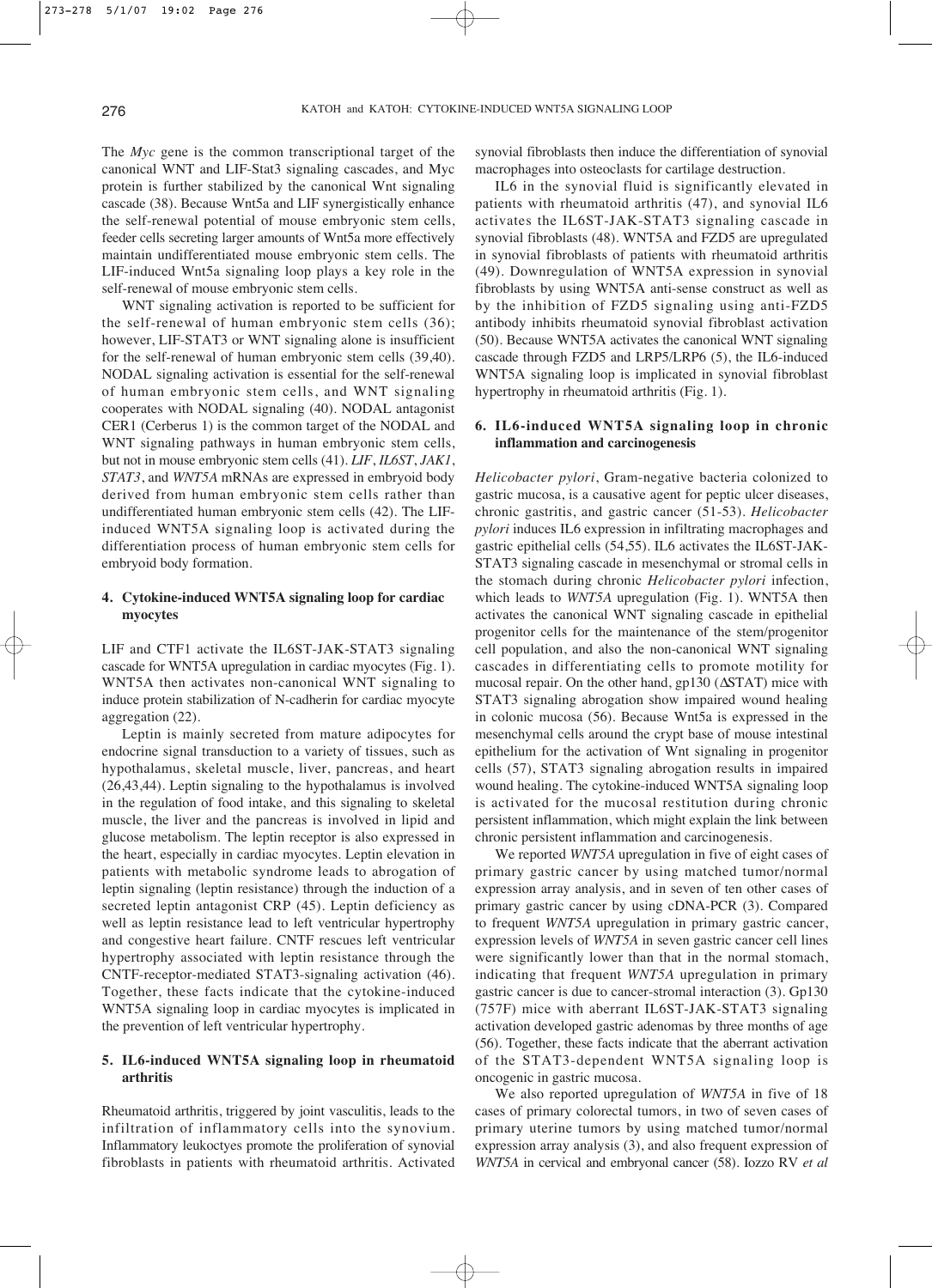reported upregulation of *WNT5A* in lung cancer, breast cancer, prostate cancer, and melanoma (2). Weeraratna AT *et al* reported that WNT5A signaling affects motility and invasion of metastatic melanoma (59). *WNT5A* upregulation leads to a more malignant phenotype in a variety of human cancers through WNT signaling activation.

WNT5A is upregulated in early-stage primary tumors due to tumor-stromal interaction. On the other hand, WNT5A may be downregulated in late-stage primary tumors due to the absolute abundance of tumor cells over contaminating stromal cells, and/or due to genetic alterations compensating WNT5A signaling from stromal cells. In addition, stromal WNT5A at the invasion front activates the non-canonical WNT signaling pathway to promote invasion and metastasis of cancer cells. Therefore, even if the prognosis of patients with reduced WNT5A expression is poor, WNT5A is oncogenic during carcinogenesis.

## **7. Perspectives**

Cytokine-induced WNT5A signaling to the canonical WNT pathway in pathological conditions induces rheumatoid arthritis and a variety of cancers associated with chronic inflammation, while cytokine-induced WNT5A signaling to the non-canonical WNT pathway in a physiological condition maintains tissue homeostasis. Because a pathological condition associated with the cytokine-induced canonical WNT5A signaling activation is characterized by the aberrant activation and proliferation of mesenchymal cells, cytokineinduced canonical WNT5A signaling might also be implicated in tissue fibrosis or glial scars associated with STAT3 signaling activation. Therefore, the role of the cytokineinduced WNT5A signaling loop during liver cirrhosis, pulmonary fibrosis, and spinal cord injury should be further investigated.

Medical genome science based on a high-throughput experimental system and high-speed computation is the driving force for medical transformation (59). Exploration of single nucleotide polymorphism (SNP) associated with disease is facilitated in the post-genome era. Systemic SNP analyses could elucidate the link between the cytokinedependent WNT5A signaling loop and various pathological conditions associated with the aberrant activation and proliferation of mesenchymal cells mentioned above. SNP of genes encoding cytokine-dependent WNT5A signaling components are predicted risk factors for rheumatoid arthritis and a variety of cancers, especially diffuse type gastric and pancreatic cancer.

Humanized or human monoclonal antibody as well as small-molecule inhibitors targeted to the cytokine-induced WNT5A signaling loop are promising drugs in the postgenome era (60). Safholm A *et al* developed formylated hexapeptide WNT5A mimetic compound to block the noncanonical WNT signaling pathway (61); however, a smallmolecule WNT5A antagonist to inhibit the canonical WNT5A signaling pathway must be developed for the treatment of rheumatoid arthritis and cancer. Humanized anti-IL6 receptor antibody developed by Dr Kishimoto's group is a promising drug for rheumatoid arthritis (62). Because the IL6-induced WNT5A signaling loop activates the canonical WNT signaling pathway in pathological conditions, humanized anti-IL6 receptor antibody is predicted to be effective not only for rheumatoid arthritis, but also for human cancer with IL6-dependent WNT5A upregulation.

#### **References**

- 1. Clark CC, Cohen I, Eichstetter I, *et al*: Molecular cloning of the human proto-oncogene Wnt-5A and mapping of the gene (*WNT5A*) to chromosome 3p14-p21. Genomics 18: 249-260, 1993.
- 2. Iozzo RV, Eichstetter I and Danielson KG: Aberrant expression of the growth factor Wnt-5A in human malignancy. Cancer Res 55: 3495-3499, 1995.
- 3. Saitoh T and Katoh M: Frequent up-regulation of *WNT5A* mRNA in primary gastric cancer. Int J Mol Med 9: 515-519, 2002.
- 4. Katoh M: *WNT* and *FGF* gene clusters. Int J Oncol 21: 1269-1273, 2002.
- 5. He X, Saint-Jeannet JP, Wang Y, *et al*: A member of the Frizzled protein family mediating axis induction by Wnt-5A. Science 275: 1652-1654, 1997.
- 6. Pinson KI, Brennan J, Monkley S, *et al*: An LDL-receptorrelated protein mediates Wnt signalling in mice. Nature 407: 535-538, 2000.
- 7. Kramps T, Peter O, Brunner E, *et al*: Wnt/wingless signaling requires BCL9/legless-mediated recruitment of pygopus to the nuclear ß-catenin-TCF complex. Cell 109: 47-60, 2002.
- 8. Katoh M and Katoh M: Identification and characterization of human *BCL9L* gene and mouse *Bcl9l* gene *in silico*. Int J Mol Med 12: 643-649, 2003.
- 9. Katoh M and Katoh M: Cross-talk of WNT and FGF signaling pathways at GSK3ß to regulate ß-catenin and SNAIL signaling cascades. Cancer Biol Ther 5: 1059-1064, 2006.
- 10. Chamorro MN, Schwartz DR, Vonica A, *et al*: *FGF20* and *DKK1* are transcriptional targets of ß-catenin and FGF20 is implicated in cancer and development. EMBO J 24: 73-84, 2005.
- 11. Katoh M and Katoh M: Comparative genomics on *FGF20* orthologs. Oncol Rep 14: 287-290, 2005.
- 12. Katoh M and Katoh M: Notch ligand, JAG1, is evolutionarily conserved target of canonical WNT signaling pathway in progenitor cells. Int J Mol Med 17: 681-685, 2006.
- 13. Katoh Y and Katoh M: Comparative genomics on *DKK1* orthologs. Int J Oncol 27: 275-279, 2005.
- 14. Pennica D, Swanson TA, Welsh JW, *et al*: *WISP* genes are members of the connective tissue growth factor family that are up-regulated in *Wnt1*-transformed cells and aberrantly expressed in human colon tumors. Proc Natl Acad Sci USA 95: 14717-14722, 1998.
- 15. Yamaguchi TP, Bradley A, McMahon AP, *et al*: A Wnt5a pathway underlies outgrowth of multiple structures in the vertebrate embryo. Development 126: 1211-1223, 1999.
- 16. Oishi I, Suzuki H, Onishi N, *et al*: The receptor tyrosine kinase Ror2 is involved in non-canonical Wnt5a/JNK signalling pathway. Genes Cells 8: 645-654, 2003.
- 17. Lu X, Borchers AG, Jolicoeur C, *et al*: PTK7/CCK-4 is a novel regulator of planar cell polarity in vertebrates. Nature 430: 93-98, 2004.
- 18. Lu W, Yamamoto V, Ortega B, *et al*: Mammalian Ryk is a Wnt coreceptor required for stimulation of neurite outgrowth. Cell 119: 97-108, 2004.
- 19. Boutros M, Paricio N, Strutt DI, *et al*: Dishevelled activates JNK and discriminates between JNK pathways in planar polarity and wingless signaling. Cell 94: 109-118, 1998.
- 20. Dejmek J, Safholm A, Kamp Nielsen C, *et al*: Wnt-5a/Ca2+ induced NFAT activity is counteracted by Wnt-5a/Yes-Cdc42 casein kinase Ia signaling in human mammary epithelial cells. Mol Cell Biol 26: 6024-6036, 2006.
- 21. Katoh M: WNT/PCP signaling pathway and human cancer. Oncol Rep 14: 1583-1588, 2005.
- 22. Fujio Y, Matsuda T, Ohshima Y, *et al*: Signals through gp130 upregulate Wnt5a and contribute to cell adhesion in cardiac myocytes. FEBS Lett 573: 202-206, 2004.
- 23. Katoh M and Katoh M: Comparative genomics on *WNT5A* and *WNT5B* genes. Int J Mol Med 15: 749-753, 2005.
- 24. Gough NM, Gearing DP, King JA, *et al*: Molecular cloning and expression of the human homologue of the murine gene encoding myeloid leukemia-inhibitory factor. Proc Natl Acad Sci USA 85: 2623-2627, 1988.